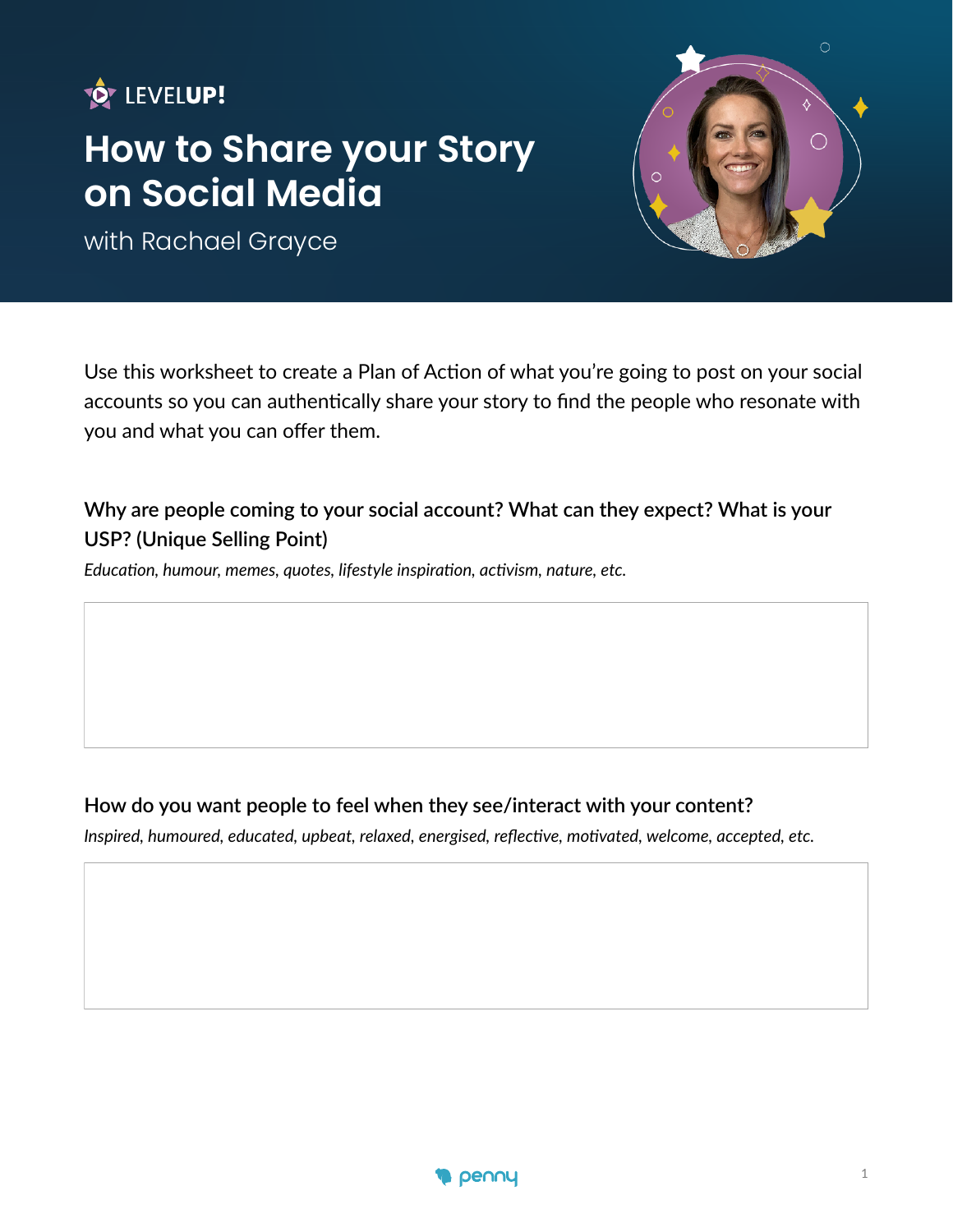

Now it's time to choose five aspects of your life you feel comfortable and want to share on social media that fulfill your goals above.

#### **5 Areas of Your Life you Want to Share on Social**

| ٠. |  |
|----|--|
| 2. |  |
| 3. |  |
| 4. |  |

#### 5. My Business

Remember, Rachael's advice, make every 5th post business related. Customers buy you before they buy the products.

#### **Now brainstorm 10 post/story/reel ideas for each area.**

Brainstorming these ideas now will make it easier for you to consistently stick to your messaging and theme. Remember to check back to your answers on what can people expect and how will they feel to ensure you're hitting the mark.

Once you fall into a rhythm, sharing your authentic story will become easier and more natural.

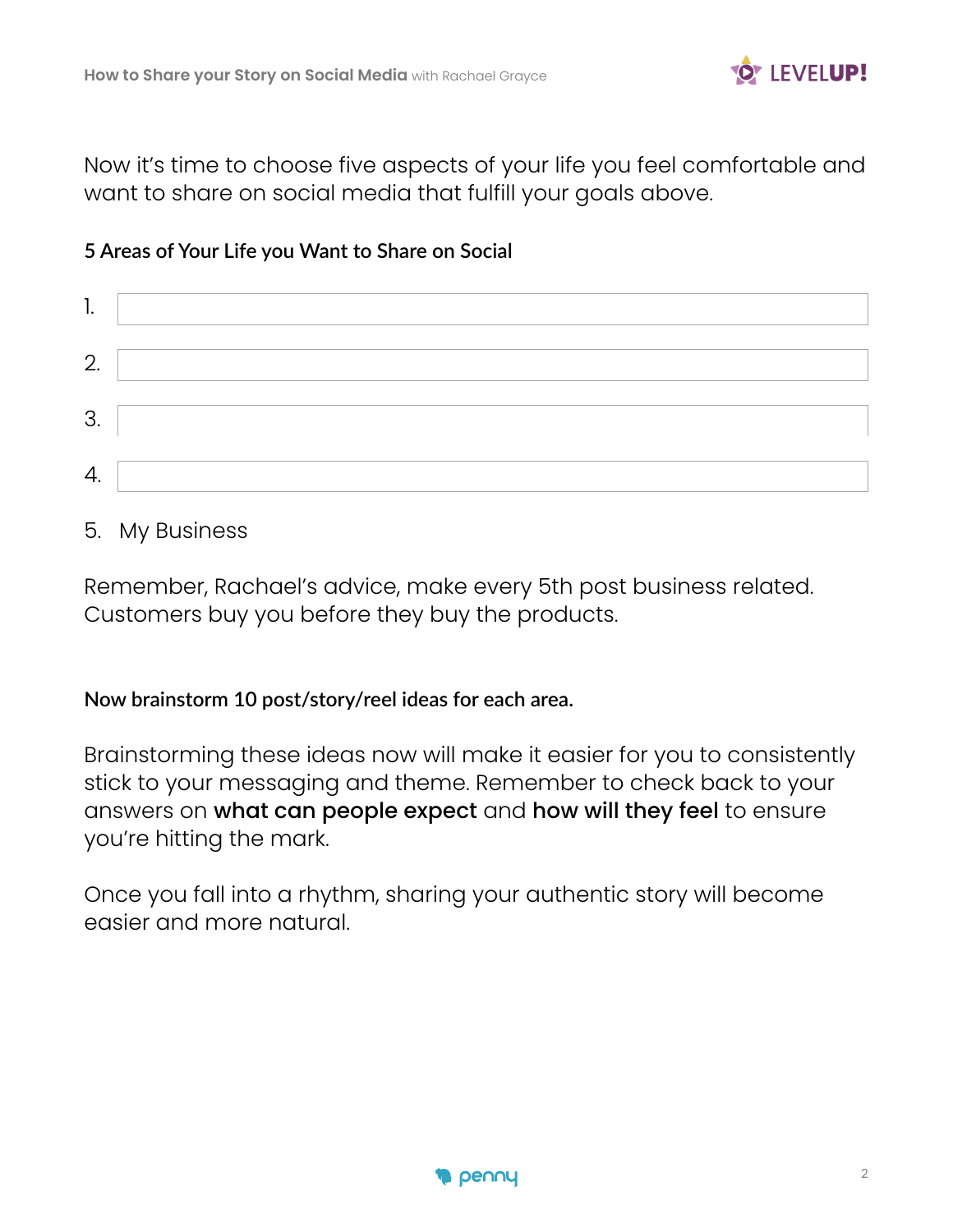

**Area 1:**

# **Post, Story or Reel ideas:**



### **Area 2:**

#### **Post, Story or Reel ideas:**



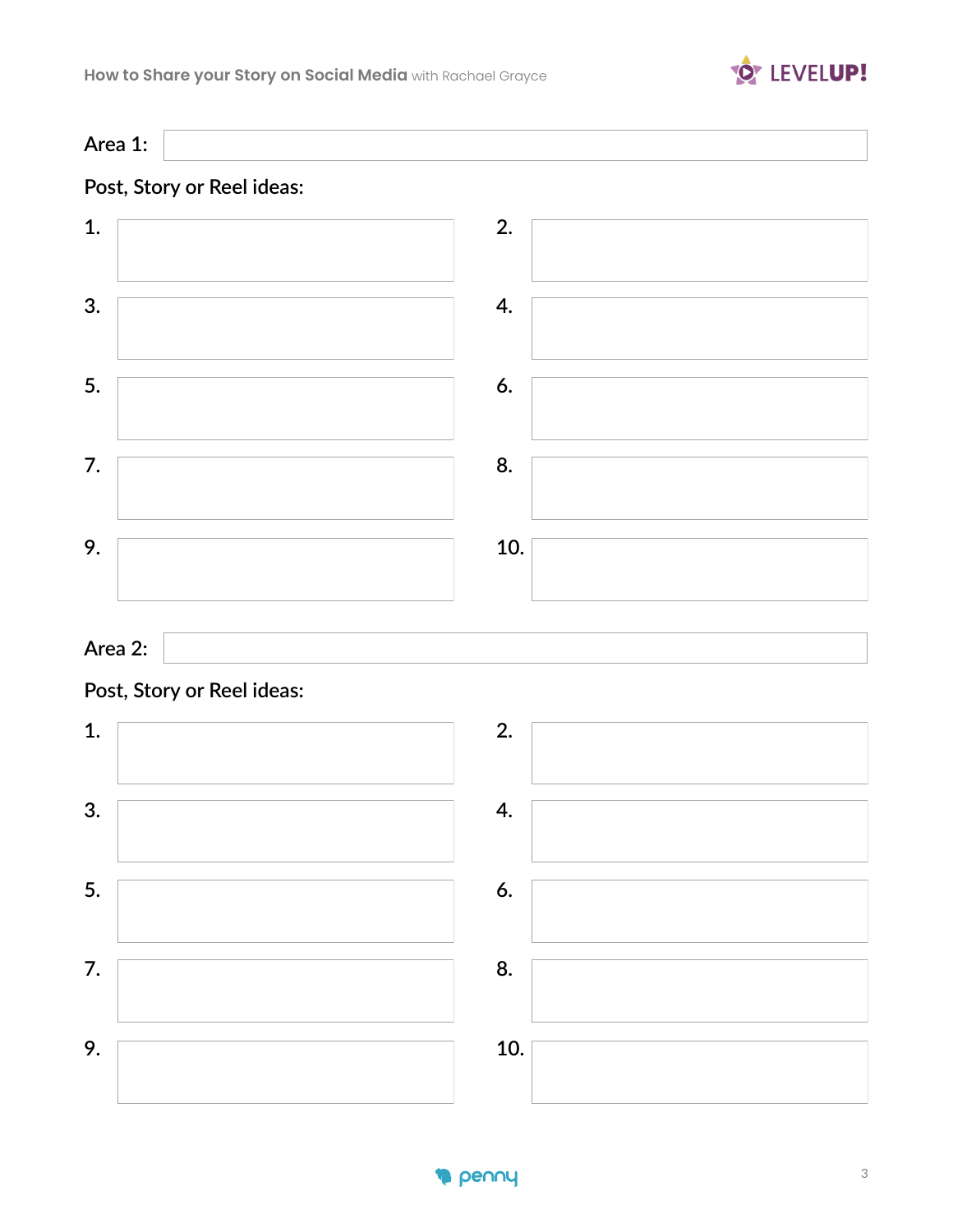

**Area 3:**

# **Post, Story or Reel ideas:**



#### **Area 4:**

# **Post, Story or Reel ideas:**